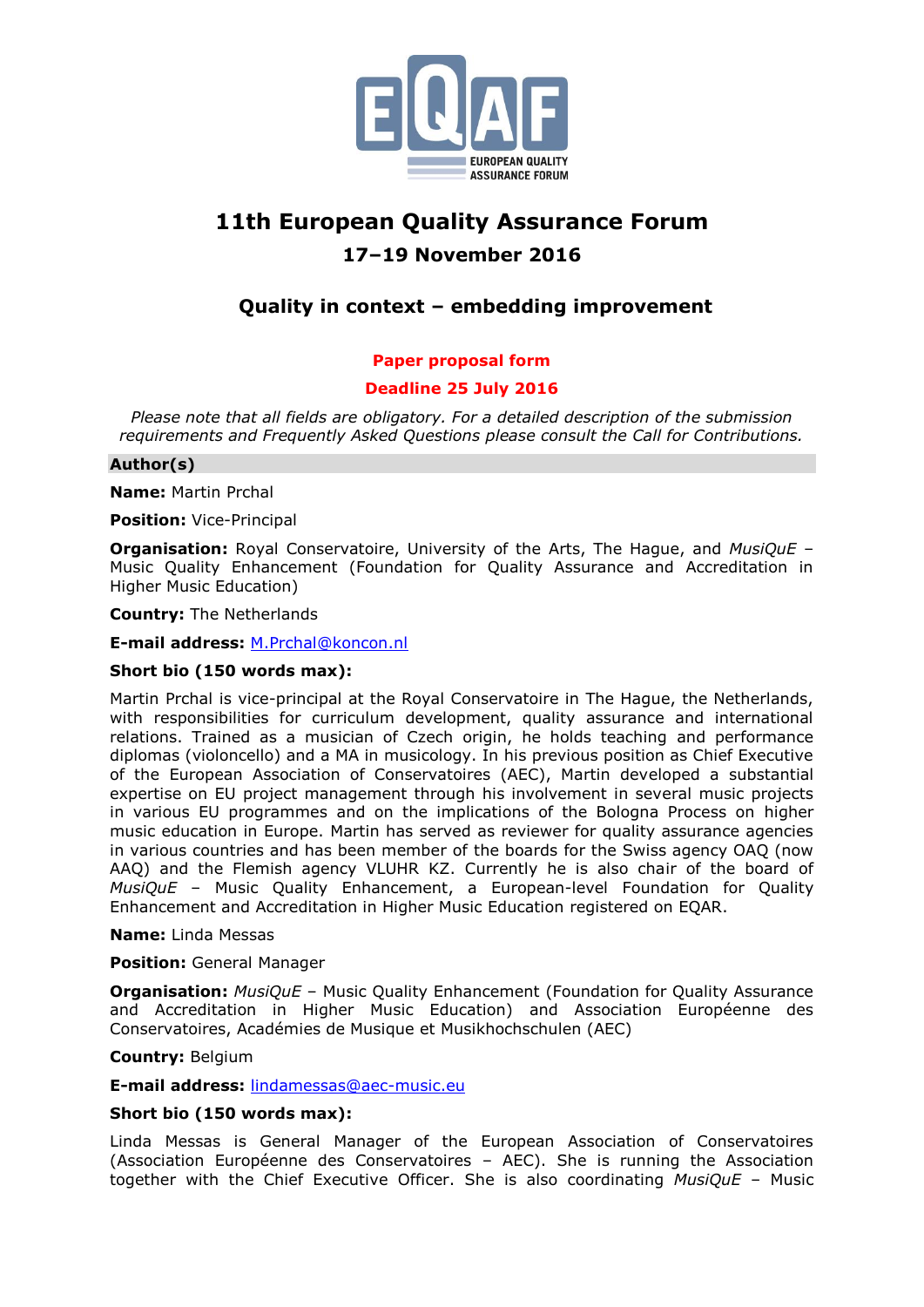

Quality Enhancement, the EQAR-registered Foundation for Quality Enhancement and Accreditation in Higher Music Education since its establishment in 2014. Linda has been involved in the development of several quality assurance activities in the AEC through the coordination of various projects. This has included the development of standards and procedures for the AEC Quality Enhancement Process that eventually led to the establishment of *MusiQuE*, cooperative activities with the National Association of School of Music (NASM), a subject-specific accreditation agency in the field of music in the US, and the implementation of several joint accreditation procedures with national quality assurance agencies across Europe. She has also participated as secretary in several review visits of higher music education institutions.

*Martin Prchal will be responsible for presenting the paper at the Forum.*

#### **Proposal**

**Title:** How to make quality assurance processes more meaningful to teaching staff – a proposal from the field of music.

# **Abstract (150 words max):**

This paper addresses a challenge that is often referred to in quality assurance processes: the involvement in these processes of teaching staff. The authors suggest that this challenge can be approached effectively by creating a common language based on a concept of quality culture, which addresses both (artistic) standards and educational quality. Furthermore, an understanding of a diversity of disciplines and the need for a diversity of quality assurance tools supporting this understanding are described as essential elements to increase the relevance of quality assurance processes to teachers. The paper describes the work done in the field of higher music education in this regard, ranging from the development and use of European-level subject-specific standards, procedures and frameworks, to the new and experimental 'critical friend' approach, which can be used alongside more traditional models of external review and which could also be useful to other academic disciplines.

#### **The paper is based on:** practice

**Has this paper previously been published/presented elsewhere?** No

**Text of paper (3000 words max):**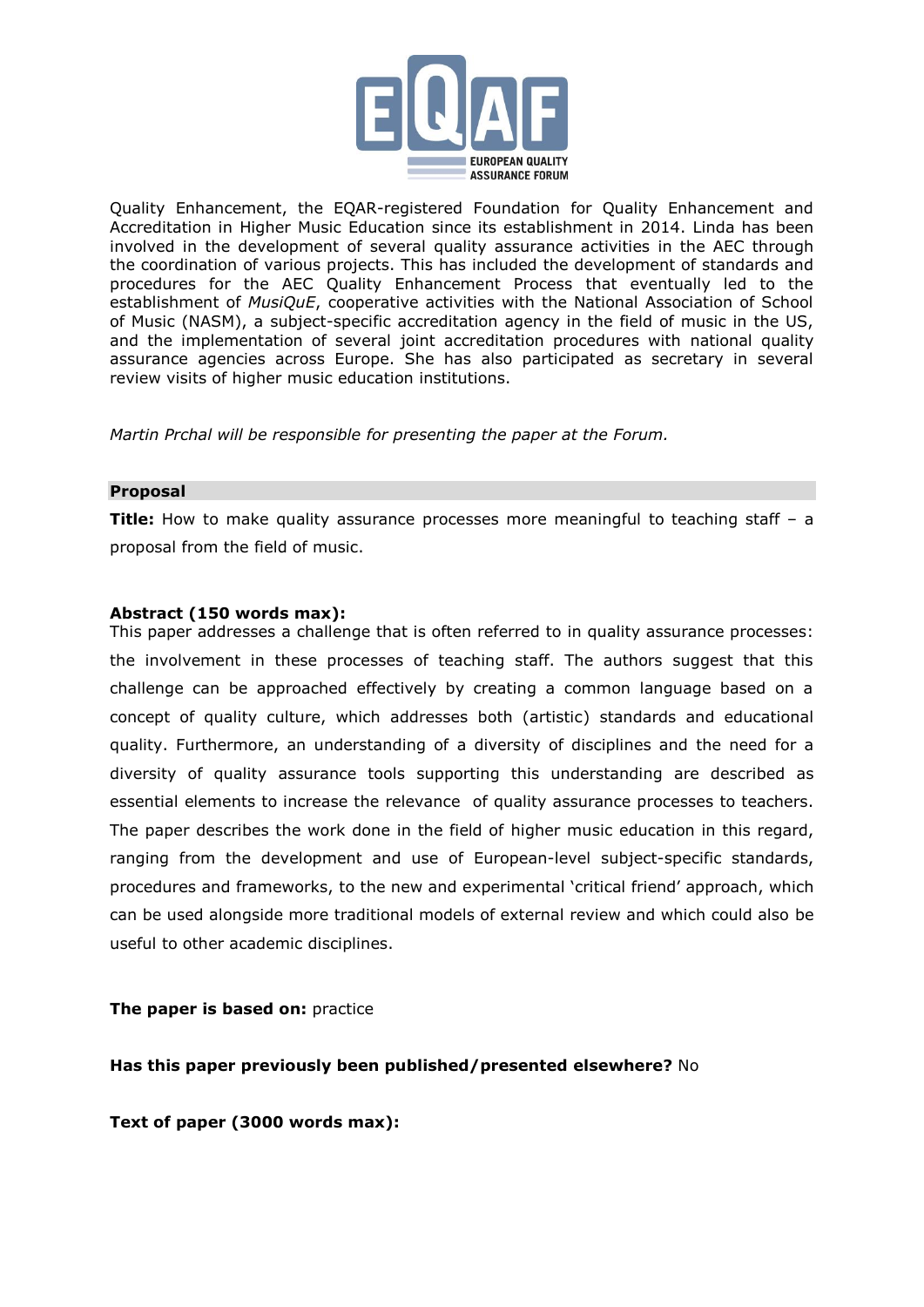

# **Introduction**

As has been the case with other institutions in higher education, conservatoires have seen a strong development in quality assurance during the past few years. Quality assurance systems have been implemented by many institutions in which various stakeholders play an important role. For example, contributions by external peers and representatives from the profession are essential in many external quality assurance processes. The role of students has been on the agenda for some time and their presence on quality assurance committees and review panels is no longer unquestioned. Student feedback on study programmes, modules or services is being collected through regular surveys as part of institutional quality assurance systems. Quality assurance experts have been appointed and quality assurance offices established to develop and implement such systems. Members of institutional management teams have been usually strongly involved in all these developments.

Nevertheless, the involvement of one important stakeholders' group still poses challenges, which is the stakeholders' group of teachers and academics. In conservatoires, teachers are typically top-level musicians with teaching positions alongside busy performance careers. In general they are less involved in institutional policies, not just because of their part-time positions but also because of a strong focus on their area of specialisation and the development of the artistic and instrumental or vocal skills of their students. It is from this stakeholders' group that resistance or a lack of interest has been observed towards the development of quality assurance processes.

This situation in the conservatoire sector seems to resonate with debates held during previous editions of EQAF, during which the involvement of teachers and academics was mentioned as a challenging issue to many quality assurance systems in higher education generally. In this article, the authors describe concepts and tools which have been developed and tested in the field of higher music education, but which could be translated to other areas in higher education. These concepts and tools are based on the assumption that an understanding of the diversity of disciplines and the need to develop diverse quality assurance tools supporting this understanding are essential elements to increase the involvement of teachers in quality assurance processes.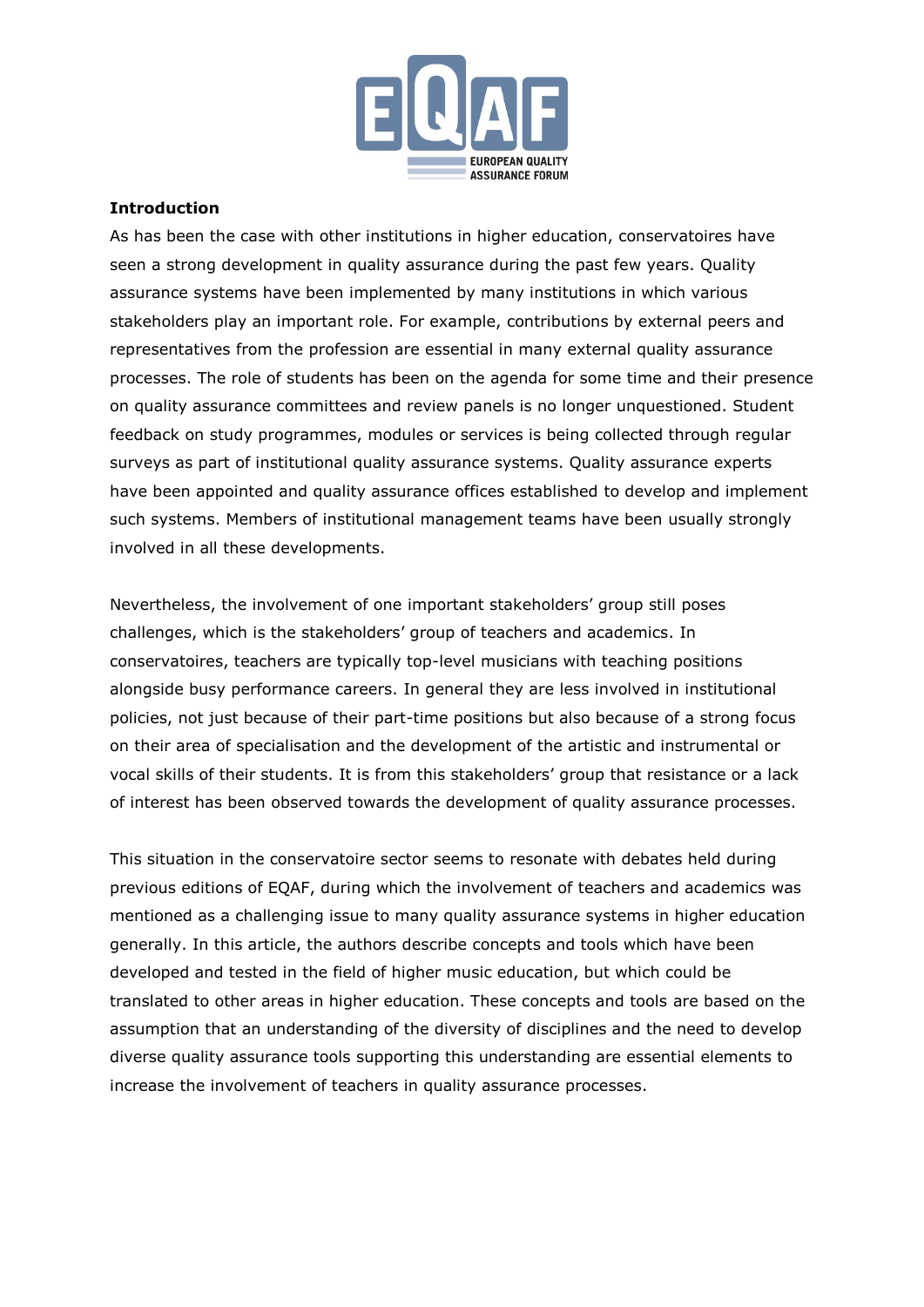

#### **The importance of speaking the same language when addressing quality**

In their previous paper presented at EQAF in 2015, the authors describe a concept of quality culture which addresses both *standards* and *educational quality*, i.e. standards in a particular academic or artistic discipline on the one hand and educational quality that includes generic issues (such as the organisation and management of the curriculum, governance, assessment procedures, students feedback mechanisms, internal and external communication, etc.) on the other. Whereas in conservatoires an attention on educational quality has developed only recently influenced by the emergence of quality assurance as part of the Bologna process, for decades the main focus of the conservatoire sector has been on (artistic) standards. One could even say that in conservatoires, systems for quality assurance have been in place for quite some time through the existence of robust examination systems. These examination systems are, however, entirely focused on the assessment of and debate on artistic standards: the performance and creative skills of the students are assessed and discussed by assessment panels of teachers (and sometimes external experts) using a collective and inter-subjective approach during assessments that are public performances at the same time.

It is this reality that has often been overlooked in the development of quality assurance systems. In many institutions these have been introduced by quality assurance experts without a background in the discipline of the study programmes. In the emergence of these systems, the focus on quality was often introduced as something completely new, which led to confusion (and irritation) among teachers who were under the impression they had been doing nothing else than focusing on quality all along. This resulted in a fundamental misunderstanding: when discussing 'quality', teachers meant (artistic) *standards*, while managers and quality assurance experts meant *educational quality*.

In the development of quality assurance systems it is therefore essential to use tools that address both standards and educational quality, and, as a result, make more sense to the daily work of teachers. These tools should be based on a common language when addressing 'quality' and on qualitative rather than quantitative methods.

# **The importance of an understanding of disciplinary diversity in external QA**

This need to speak the same language extends to external quality assurance processes. Almost all European countries have by now set up quality assurance or accreditation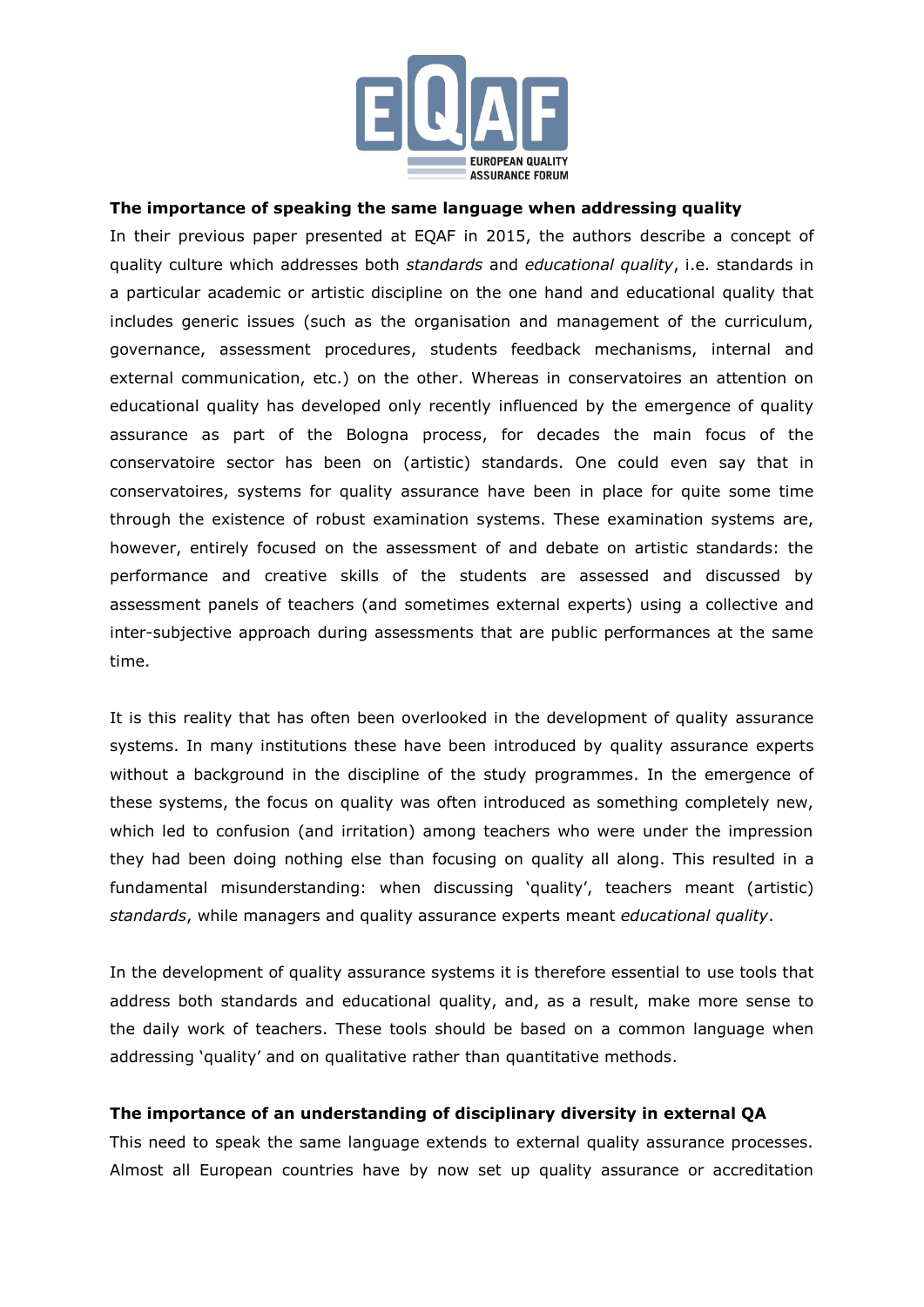

agencies responsible for evaluating higher education institutions within their national frameworks. As a first step, it has been logical for such agencies to be organised on a national basis and linked to the particular governmental and legal systems under which the institutions function. However, the paradigm around which such national agencies base their procedures is generally that of the multi-disciplinary university, combining scientific subjects with those in the arts and humanities, and exercising many of its quality assurance systems at the level of the institution – and therefore above that of its individual disciplines.

Most conservatoires are exceptions to such a paradigm in two ways: they deal exclusively with a highly specialised and minority subject and, because they focus on this one subject, distinctions between the institution- and discipline-based domains of quality assurance are not always relevant and can even be unhelpful. Where conservatoires are now being merged with other arts-based institutions into universities of the arts, this second aspect may be reduced in significance, but the shared focus on the arts in such institutions still makes them special and distinctive in terms of higher education more generally.

The consequence of this situation has been that conservatoires have often been faced with national procedures for evaluation or accreditation that are not always entirely fit for purpose in terms of the assumptions about quality embedded within them. In some cases, the procedures do not take into account the specificities of the sector (e.g. in terms of educational processes such as the prominence of 1-to-1 teaching by skilled practitioners who only spend a small proportion of their time within the institution); in others their panels do not involve a sufficient amount of music specialists (which is sometimes due to the difficulty of finding impartial expert reviewers within a small, specialist national sector). Some procedures also focus on the national context when considering the outward-facing aspects of an institution's operation but do not address issues linked to internationalisation which, for conservatoires, has always been an important aspect of quality.

These considerations have been at the core of the decision for the establishment of a dedicated European-level quality assurance agency for music entitled *MusiQuE – Music Quality Enhancement. MusiQuE* addresses many of the issues previously mentioned. Firstly, the discipline-based approach of *MusiQuE* is based on the conviction that the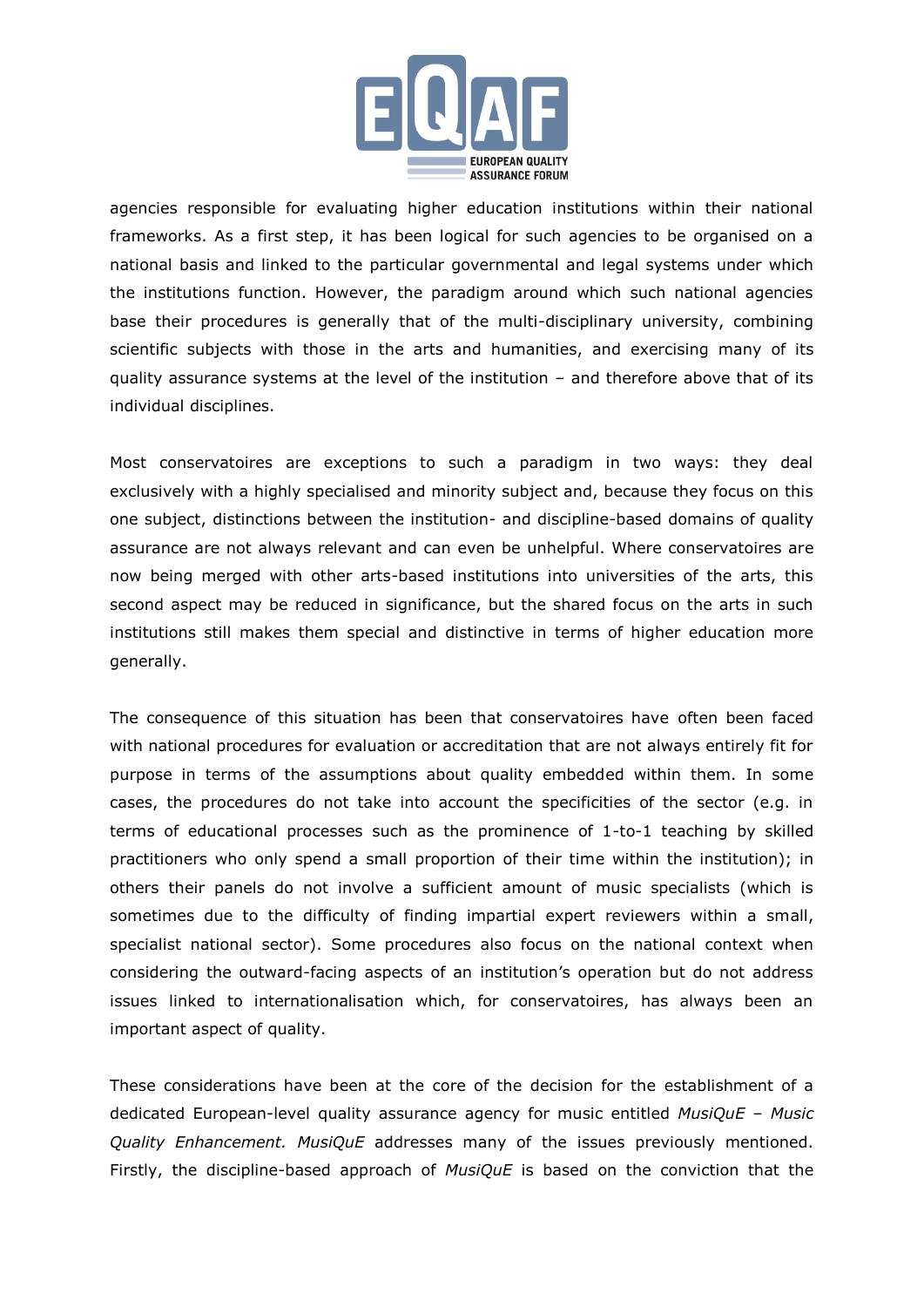

enhancement of quality in the sector is undoubtedly best served through an interaction with trained peer-specialists that speak the same language as those working and studying in the institutions. For a review or accreditation procedure that focusses upon a discipline such as higher music education to be accurate as well as fair, it is necessary to consider the way that quality emerges from the special characteristics of that discipline. A quality assurance process that derives from a generic QA perspective will undoubtedly have some value when applied to music, but it will also have limitations. These may arise from a variety of factors: the actual framework used; the balance of expertise to be found among Review Team members; and, not least, the likely scepticism with which musicians working in conservatoires as teachers will regard a process that is not informed from first to last by musical knowledge and understanding.

Secondly, in order to facilitate understanding of what it tries to achieve in terms of quality assurance and quality enhancement, *MusiQuE* has developed a set of subjectspecific standards, which will assist institutions with the introduction of external quality assurance processes to internal stakeholders. In a way, these standards have been devised as 'a musical version' of the ESG, with which *MusiQuE's* standards and procedures must be compatible, not the least in order to gain recognition on EQAR<sup>1</sup>. By using such a subject-specific 'translation', the understanding of students and teachers of standards and procedures in external quality assurance will be facilitated.

Thirdly, in its ambition to 'translate' generic frameworks to a common language that will be understood by music students and teachers, *MusiQuE* encourages institutions to use European-level subject-specific qualification frameworks that have been developed for the development and description of curricula. Much work has been done across the community of higher music education institutions to develop a shared understanding of the learning and teaching characteristics applicable to music and the relationship between these and generic tools such as the 'Dublin Descriptors'. Subject-specific versions of these tools, such as the 'Polifonia/Dublin Descriptors' and the 'AEC/Polifonia Learning Outcomes for  $1^{st}$ ,  $2^{nd}$  and  $3^{rd}$  cycle studies in music' have been created and incorporated in the publication 'Reference Points for the Design and Delivery of Degree Programmes in Music' published by the Tuning Project. From these tools and documents, a strong yet flexible consensus has developed at the European level as to expectations of students graduating in music at Bachelor, Master and 3<sup>rd</sup> Cycle levels and the key

 1 The registration of *MusiQuE* on EQAR was approved in June 2016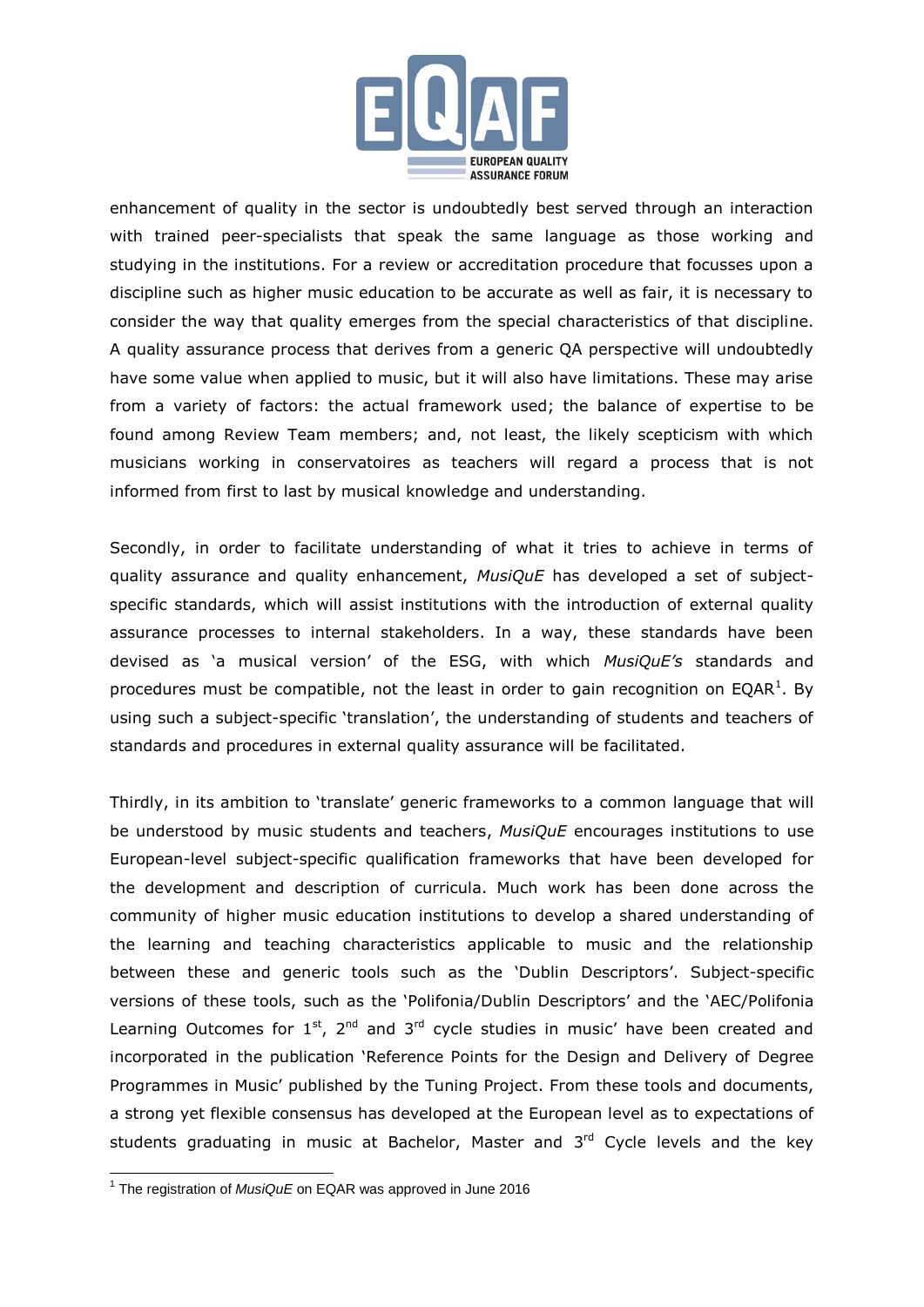

common areas that music curricula should address. It is an important strength of *MusiQuE* that it can draw upon an encompassing European-level subject-specific framework that ranges from a disciplinary approach to how study programmes should be described in terms of learning outcomes and levels, up to a disciplinary approach to how these study programmes should be reviewed externally. This will support the aim of 'speaking the same language' as described above and facilitate understanding of such frameworks by students and teachers.

Lastly, *MusiQuE* embraces the abovementioned concept of a quality culture that combines artistic standards and educational quality. This is reflected through its procedures, in which visits to lessons, concerts and examinations, as well as a sampling of recordings of student performances are seen as an essential part of the external quality assurance process. In doing so, it tries to connect to teachers in a very direct way by showing interest in their work during the review visit. At the same time, *MusiQuE* also addresses in its procedures all aspects related to educational quality as required by the ESG. To be able to do so, it is essential that the reviews are done by peers that have a background both in music as well as in educational management.

# **The importance of a diversity in quality assurance tools**

This need for understanding disciplinary diversity and 'speaking the same language' also gives quality assurance actors the responsibility to look closely at the tools they use. As part of its ambition to continuously improve its relevance and effectiveness, *MusiQuE* has started to offer institutions a new experimental approach to external review in addition to the 'classic' external review model, which typically consists of a review visit by an external panel every 5-6 years and which is used by most quality assurance agencies. In this new approach, annual visits by 'critical friends' are combined with a lighter version of *MusiQuE's* regular review visits.

A 'critical friend' is an external expert who is considered to be an international authority with regard to the content of the programme(s) that are being reviewed. The 'critical friend' is asked to review one or more programme(s) during a visit of approximately three days. During this visit, the 'critical friend' will speak with management, teachers, students and non-academic staff (e.g. quality assurance officers) both personally and in small groups, visit classes, performances and examinations, sample written work and study relevant materials in order to get an impression of the quality of the programmes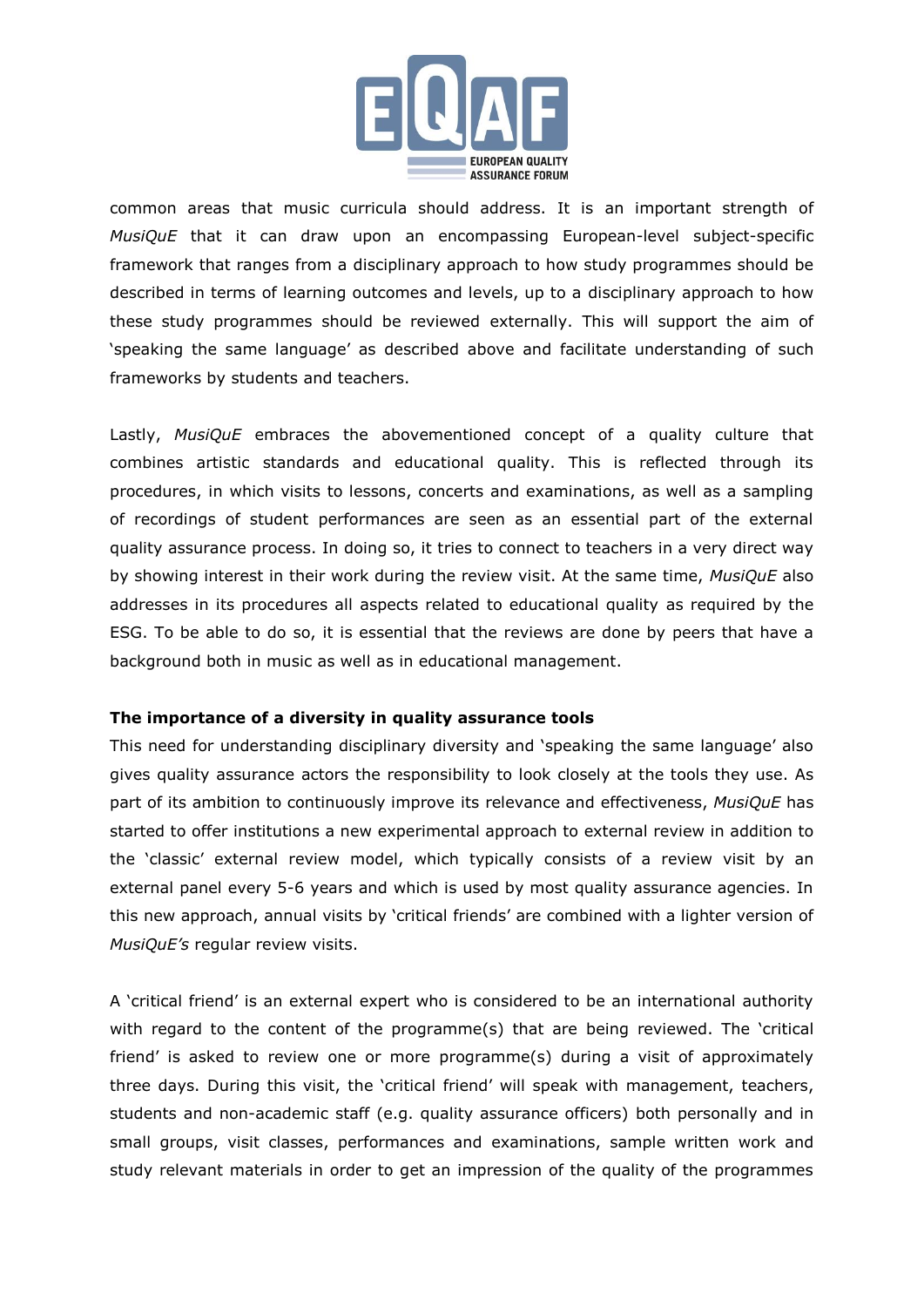

both in terms of artistic standards and educational quality. After such a visit, the 'critical friend' will formulate his or her findings in a concise report of about 5 to 7 pages, which should include a set of concrete recommendations. This report will be structured along the *MusiQuE* Standards for Programme Review, and will be handed over to the institution for its internal quality enhancement purposes. Each programme (or group of similar programmes) will be visited by a different 'critical friend' with specific expertise on the content of the courses offered by the programme(s). Over a period of several years, all programmes offered by the institution in a particular discipline will be visited more than once, so that developments can be monitored.

Following these visits, the 'classic' review visit by an external review panel will take place, which will take into account the reports of the 'critical friends'. By doing so, a lighter touch can be applied in terms of the preparations an institution has to undertake for such 'classic' review visits: instead of the usual self-evaluation report, the institution can submit the reports written by the 'critical friends' with brief responses from the institution containing information on what has been done with the recommendations made by the 'critical friends<sup> $2$ </sup>. In addition to these reports, an annotated list can be provided of all existing documentation relevant to the external review panel, such as curriculum overviews, module descriptions, quality assurance reports and various management information.

This 'critical friend' approach can be effective with regards to creating a stronger involvement of teachers in quality assurance processes. The first experiences with the approach at the Royal Conservatoire in The Hague show as an important advantage that the presence of the 'critical friend' provides ample opportunities for meaningful exchanges with teachers: while visiting classes, performances and examinations, the 'critical friend' will have the possibility to observe and meet several teachers in their professional context and not just during the usual one-hour meeting as part of the 'classic' review visit. As a result, not only can a better impression of the actual quality of teaching be gained, but teachers will also be confronted with a quality assurance method that will be based on personal contact and a content dialogue with a peer. At the same time, the management will be provided with qualified feedback on the quality of teaching of its faculty, which in the conservatoire context is a sensitive issue: because of the 1-to-

 2 This is consistent with ESG 3.2, which states that external quality processes should include "a self-assessment or equivalent".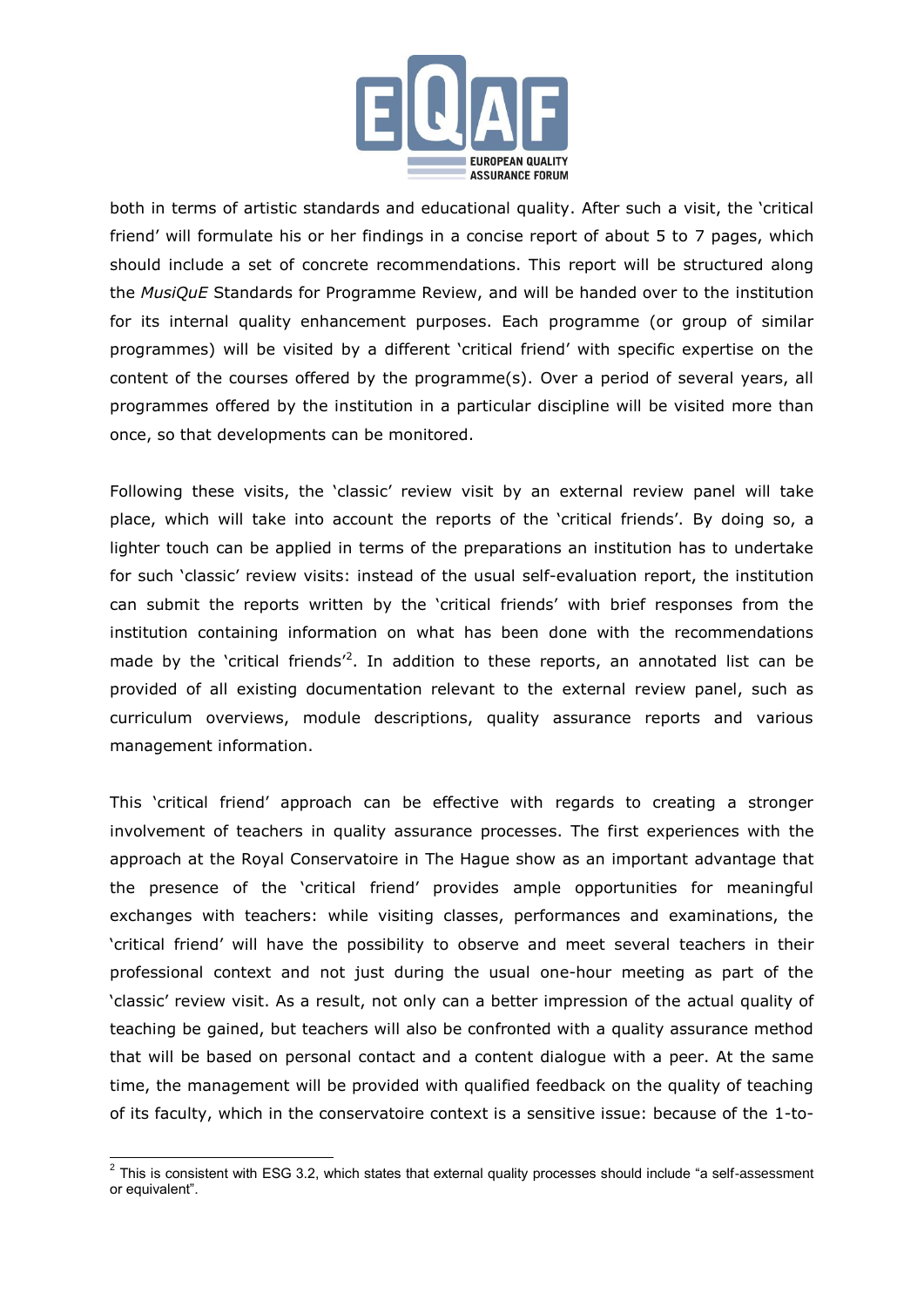

1 teaching approaches (assuming a close contact between teacher and student in a 'master-apprentice' setting), it is difficult to collect feedback from students on the quality of individual teachers.

The 'critical friend' also embodies the previously mentioned concept of quality culture addressing both standards and educational quality. Because he/she will attend both examinations as well as the deliberations of the assessment panels, he/she will be able to assess both the musical quality of the student performances (standards), as well as how the assessment procedures are formalised and executed (educational quality). By doing so, he/she will engage directly with an area that is essential for the daily reality of the teachers and be able to give feedback on what has been observed.

The first experiments with the 'critical friend' approach also show other advantages in addition to creating a closer connection to the teaching faculty:

- The approach provides a solution to the ever-present search for a balance between quality enhancement and quality control in external quality assurance processes. Even if the 'critical friends' are asked to use the *MusiQuE* standards, their visits are mainly focused on quality enhancement, whereas the regular 'classic' review visits can be more focused on the assessment of formal (national) standards and requirements.
- The institution's workload for the preparation for external review will be much more evenly spread over several years instead of the usual 'accreditation stress' programmes and institutions experience every 5-6 years in the 'classic' review model. It will also help institutions to implement a more permanent approach to quality enhancement.
- For quality assurance experts and offices, the approach will not only mean a more evenly spread workload as previously mentioned, but by being involved in its organisation, they will also be placed into a more central position towards departments, students and teachers. Even if certain quantitative quality assurance activities may need to be done anyway due to legal requirements (e.g. an annual student satisfaction survey), this approach will move the quality assurance offices closer to the reality of the study programmes by shifting the focus from purely quantitative approaches based on the use of surveys to a more qualitative approach. At the Royal Conservatoire, experience has shown that with this shift, the feedback collected is much more relevant with regards to the artistic and academic content of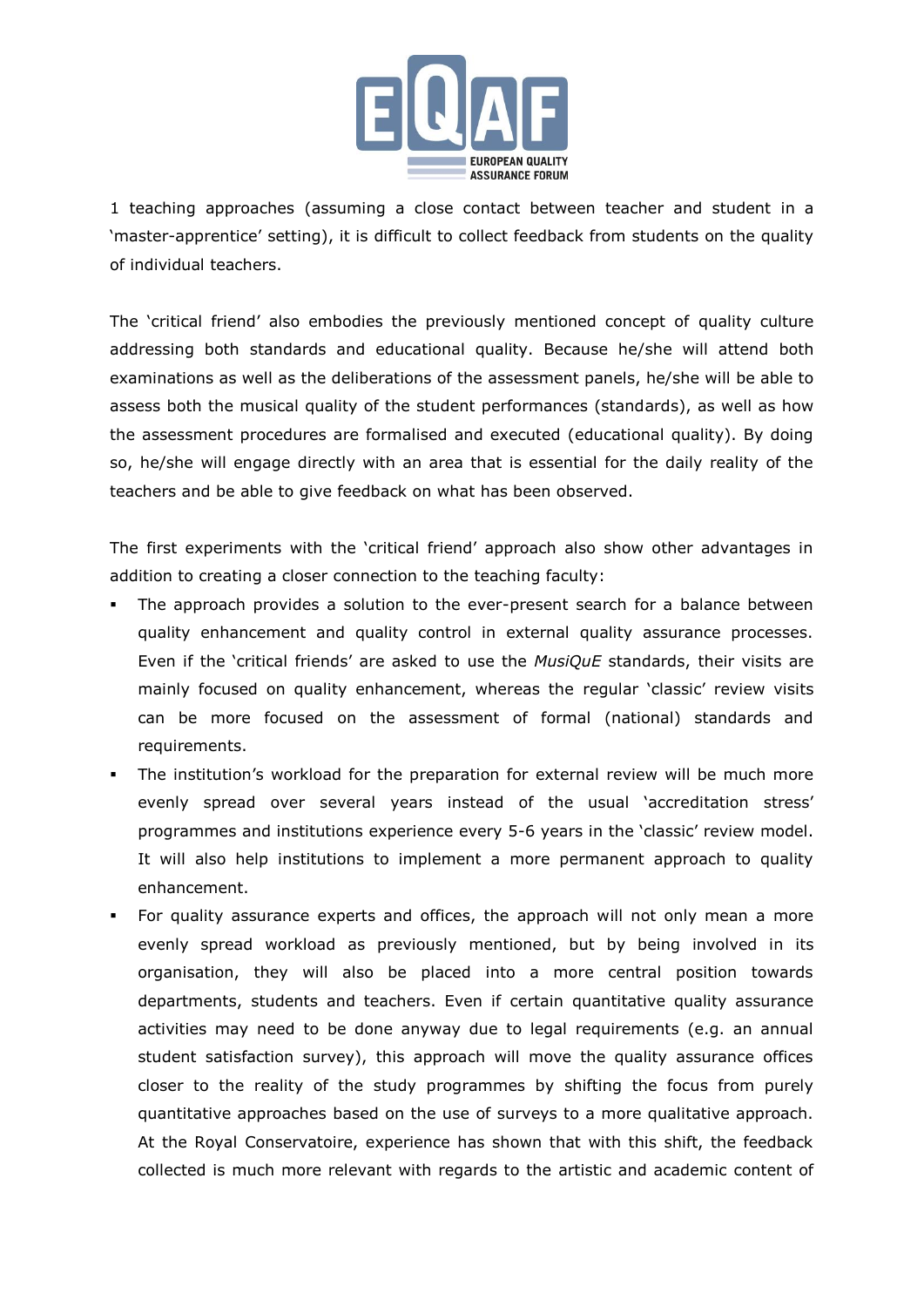

the study programmes, especially when the 'critical friend' approach is used in combination with student focus groups that can be organised during and outside the visits of 'critical friends'.

 Finally, this approach fits well with the trend of a gradual development towards external quality assurance processes at institutional level, which is visible in many European countries. In this trend, institutions are given more responsibility to develop their own internal quality assurance processes at programme and departmental level, the working of which they will need to explain in the institutional level review procedures. *MusiQuE's* combined approach of the 'critical friends' and the 'classic' review visit can very well serve as an effective model for the quality assurance of programmes or departments within multi-disciplinary higher education institutions, which will in fact have the status of being an internal quality assurance procedure within the institutional level review process but one with a strong external dimension.

Despite the fact that the content of this paper has been described on the basis of experiences in the field of music, it is easy to see how these experiences can be extrapolated to other disciplines in higher education. In fact, the 'critical friend' model can be used in any disciplinary setting and will almost certainly lead to a stronger involvement of all stakeholders in quality assurance, including teachers and academics.

#### **References:**

Messas, L., & Prchal, M., 2015, 'How to support Quality through International Activities - Case studies from the field of higher music education', paper presented at the tenth European Quality Assurance Forum, London, UK, November 2015.

Messas, L. & Kuzminykh, Z., 2012, 'International cooperation in discipline-specific quality assurance: NCPA-AEC joint accreditation of Russian higher education programmes', in Crozier, F. et al. (Eds.), *How does quality assurance make a difference?: A selection of papers from the 7th European Quality Assurance Forum* (Brussels, European University Association).

Cox, J., Beccari, L., Prchal, M., Eiholzer, H., & Messas, L., 2010, 'Developing a 'Cantus Firmus' in European quality assurance by building bridges between national contexts and subject-specific European-level initiatives: observations and experiences from the field of music', paper presented at the fifth European Quality Assurance Forum, Lyon, France, 18-20 November 2010.

Messas, L., & Prchal, M., 2010, 'Why respecting diversity and creativity is essential in quality assurance and accreditation processes: Observations and experiences in the field of music', in Blättler, A., et al. (Eds.), *Creativity and Diversity – Challenges for Quality Assurance beyond 2010: A selection of papers from the fourth European Quality Assurance Forum* (Brussels, European University Association).